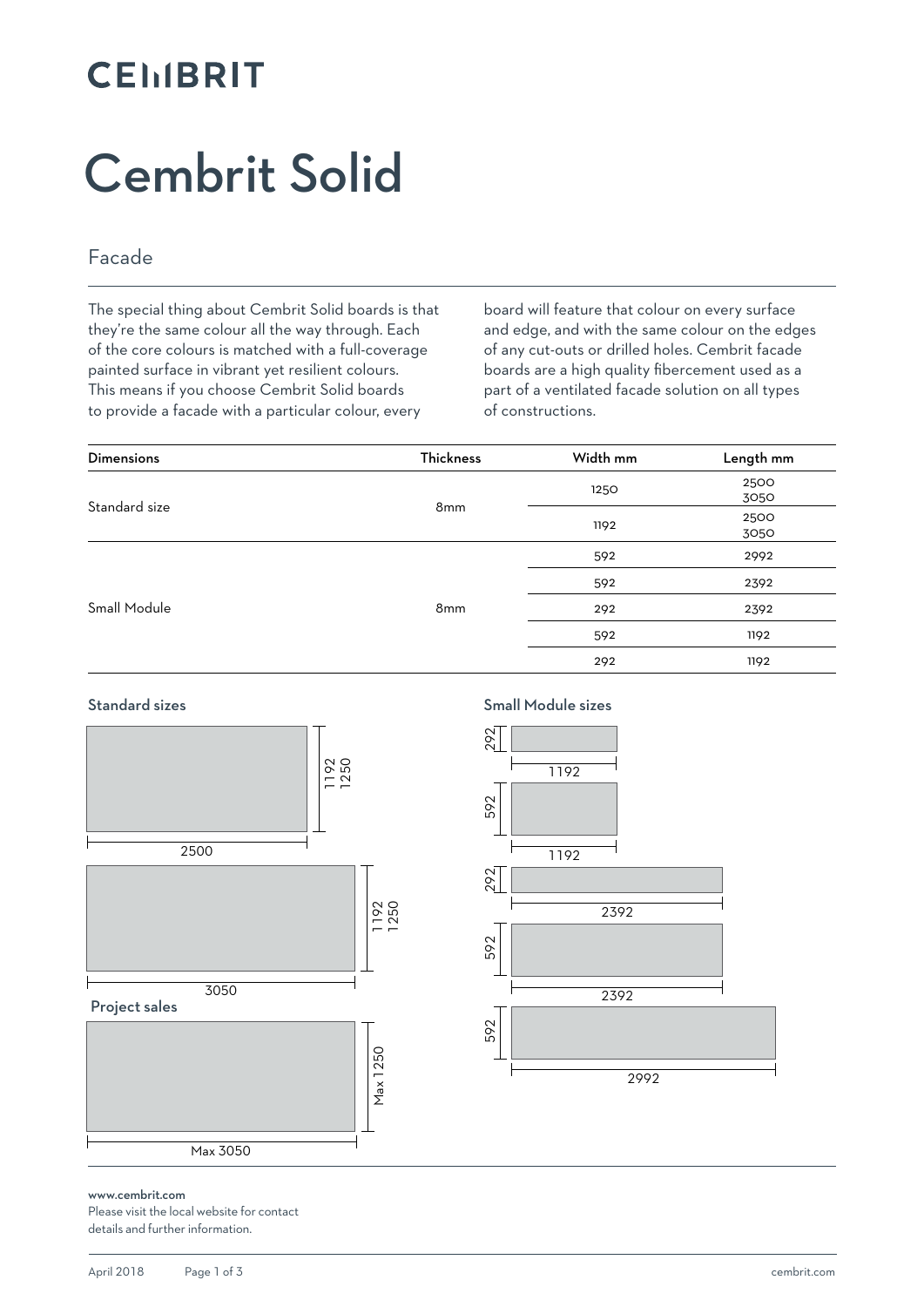### **CEMBRIT**

### Cembrit Solid

| Dimension after trimming                                            |                   |             |
|---------------------------------------------------------------------|-------------------|-------------|
| Width                                                               | mm                | 1192        |
|                                                                     |                   | 1250        |
| Length                                                              | mm                | 2500        |
|                                                                     |                   | 3050        |
| Thickness                                                           | mm                | 8.0         |
|                                                                     |                   |             |
| Tolerances (ref. EN 12467)                                          |                   |             |
| Thickness                                                           | $\%$              | ±1O         |
| Length                                                              | mm                | ±5          |
| Width                                                               | $\%$              | ±0.3        |
|                                                                     |                   |             |
| Physical properties                                                 |                   |             |
| Density, dry                                                        | $Kg/m^3$          | 1770        |
| Weight                                                              | Kg/m <sup>2</sup> | 14.2        |
|                                                                     |                   |             |
| Mechanical properties                                               |                   |             |
| E-module along grain (ambient condition)                            | GPa               | 16.3        |
| E-module across grain (ambient condition)                           | GPa               | 13.8        |
| Modulus of rupture along grain<br>(ambient condition)               | MPa               | 39.O        |
| Modulus of rupture across grain<br>(ambient condition)              | MPa               | 24.8        |
|                                                                     |                   |             |
| Thermal properties                                                  |                   |             |
| Heat conductivity                                                   | W/m °C            | 0.5         |
| Coefficient of thermal expansion                                    | mm/m °C           | 0.01        |
| Temperature range                                                   | $\circ$ C         | -40 to +80  |
| Frost resistance                                                    | Cycles            | >100        |
|                                                                     |                   |             |
| Water vapour transmission properties<br>Vapour resistance factor, µ |                   |             |
|                                                                     |                   | 400         |
| Color Resistance to UV                                              |                   |             |
| $\Delta E$ after 5000 hours                                         | EN 16474-1        | $0.6 - 1.4$ |
|                                                                     |                   |             |
| Other properties                                                    |                   |             |
| Category, class                                                     | EN 12467          | NT A4 I     |
| Fire rating                                                         | EN 13501          | A2-s1, do   |
| www.cembrit.com                                                     |                   |             |

Please visit the local website for contact details and further information.